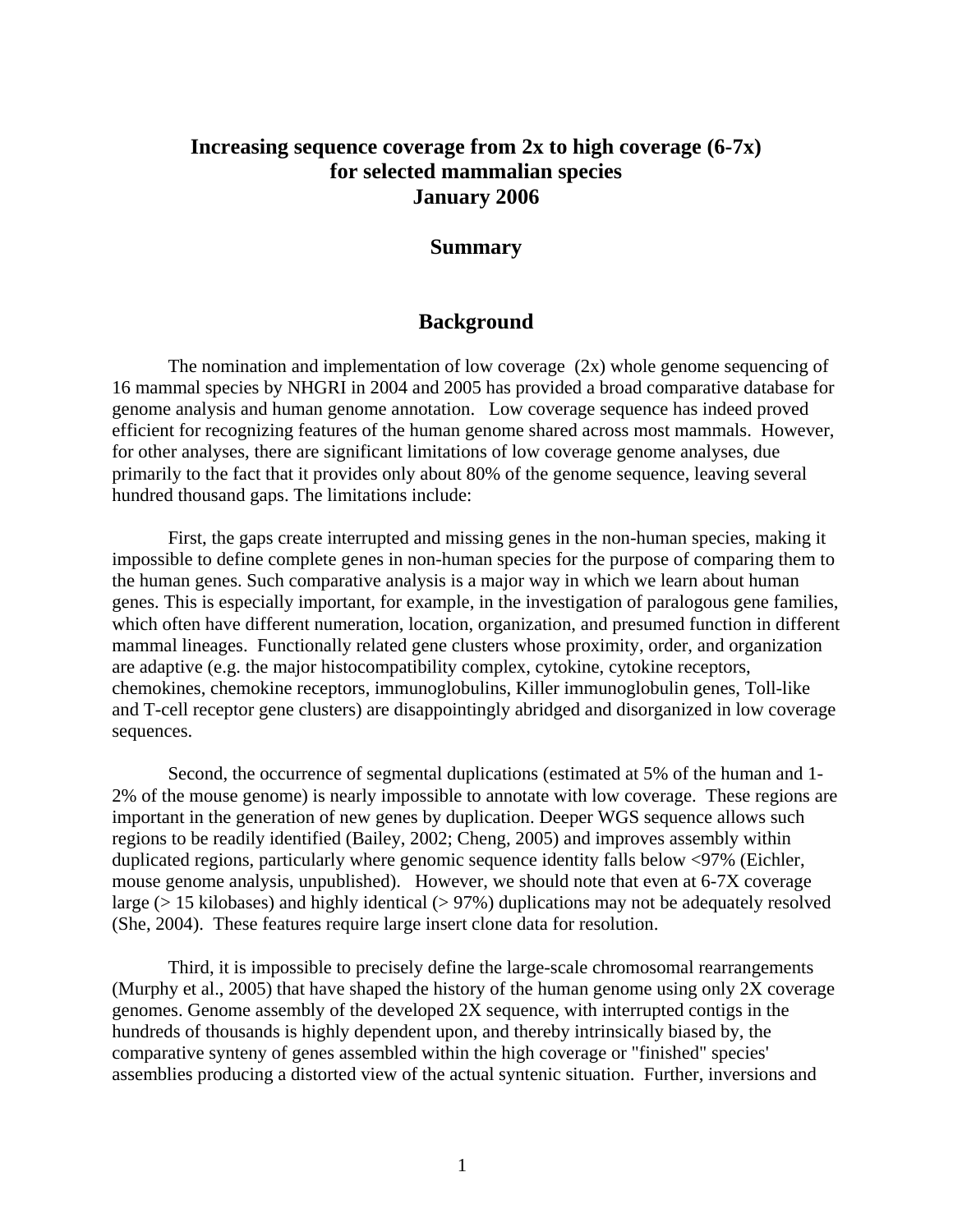reciprocal translocations are frequent enough to play an important role in human genetic disease, and have also left an important mark on the evolution of the genome.

Fourth, copy number polymorphisms (CNPs), endogenous retroviral elements, or common insertion/deletion (indel) variants cannot be annotated adequately with low coverage.

All of these genomic features, descended to human and other mammal species from a common ancestor, are critically important elements in the human genome and their interpretation would richly benefit from more highly accurate genome sequences.

## **Sequencing Objectives for high coverage genomes**

We see three principal objectives for which higher quality sequence data from a limited set of mammals would significantly aid in the annotation and understanding of the human genome. These are: 1) the identification of the "core" mammalian genome; 2) the increased utilization of medically relevant mammals; and 3) the reconstruction of the ancestral eutherian genome. We describe the rationale for each in more detail below and propose specific species. Based on the experience with the mouse, dog and cow genomes, 6-7X fold total shotgun coverage should provide the required assembly quality, with N50 supercontig sizes in the tens of megabases, more than 97% of the assembled bases with an error rate of less than  $10^{-4}$  and some 95-98% of the genome in supercontigs. Two-fold coverage is already available or has been proposed for each of these species in the context of the low coverage mammalian sequencing proposal, significantly reducing the sequencing demands.

## **1. The 'core' mammalian genome, consisting of those regions that are common to all**

**mammals**. A major goal of the human genome annotation is to recognize short conserved sequence blocks that are evolutionarily conserved due to functional constraints, likely structural, genic, and network regulatory elements (Margulis et al., 2005; Eddy, 2005). Within mammals, these comprise the core mammalian genome sequences, i.e. those conserved across multiple ordinal lineages of mammals and constituting a complete complement of the "core" genome sequences utilized across mammal differentiation.

The deletion of large segments of unconstrained regions of the genome during the evolution of mammals provides an important resource for identifying the 'core' mammalian genome. Intersecting the human, mouse and dog genome already restricts attention to about ~812 Mb. By obtaining deep coverage of a few additional mammals, it should be possible to continue to narrow this core genome. A key question is whether the core genome is substantially larger than the 5% of the human genome (roughly 150 Mb) identified by nucleotides under purifying selection.

Such analysis requires deep coverage (rather than 2x coverage), because inferences must be drawn from the absence of sequence in a genome. The most efficient approach is to focus on species that have had the most extensive deletions of the ancestral eutherian genome. Evidence suggests that the deletion rate is roughly linearly correlated with branch length. (Dog has a branch length of 0.22 and has deleted ~21% of the ancestral genome, while mouse has a branch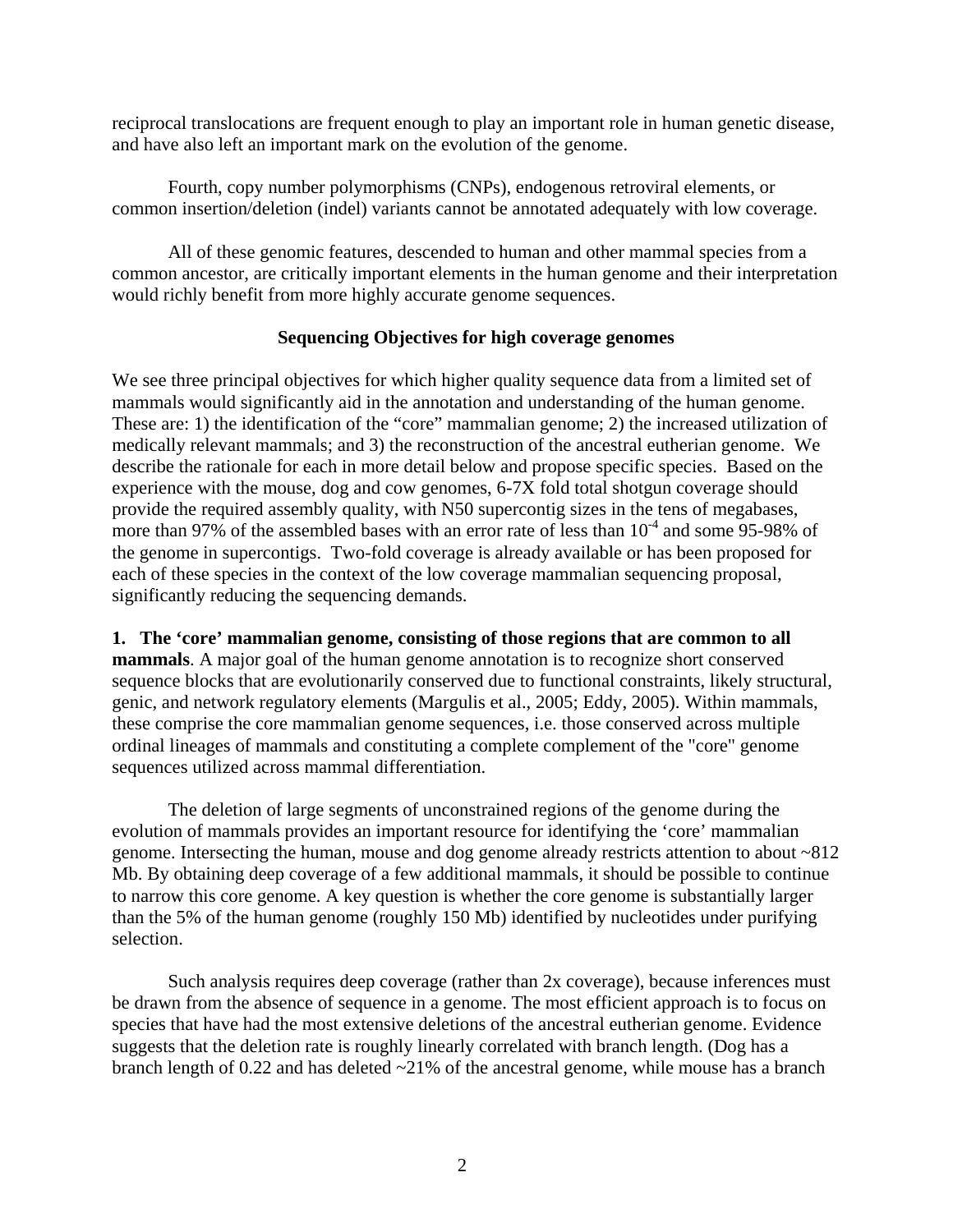length of 0.41 and have deleted ~44% of the ancestral genome. Although large deletions cannot be assessed for the 2x mammals, smaller deletions do show proportionality.)

The importance of branch length is seen by the following comparison:

- With 4 dog-like genomes, the core genome should be reduced to  $\sim$ 410 Mb.
- With 4 mouse-like genomes, the core genome should be reduced to  $\sim$  210 Mb.

(This analysis assumes a core genome of 150 Mb, but the basic point holds under any assumption.)

In selecting species for this objective, we specifically sought ones that had a relatively fast genome-wide evolutionary divergence, thus maximizing the accumulated sequence divergence from the human baseline (sum  $= 0.956$  substitutions/site from human; see figure). Four species are recommended:

| 1. Lesser hedgehog tenrec | Echinops telfari     |
|---------------------------|----------------------|
| 2. Nine-banded armadillo  | Dasypus novemcinctus |
| 3. Guinea pig             | Cavia porcellus      |
| 4. European common shrew  | Sorex araneus        |

**2. Utilization of animals with 'biomedical' value and potential model species.** These species have particular advantages with multiple homologs for human hereditary, infectious and chronic diseases plus the potential for informing human medicine due to technological advances as model species. Each of these species also represents distinctive mammal lineages, but do not add as much divergence as those proposed for objective  $1 \text{ (sum = } 0.501 \text{ substitutions/site from})$ human; see figure). Four species are recommended for high sequence coverage based upon biomedical criteria:

| 1. Domestic cat | <i>Felis catus</i>    |
|-----------------|-----------------------|
| 2. Brown bat    | Myotis lucifugus      |
| 3. Horse        | Equus caballas        |
| 4. Rabbit       | Oryctolagus cuniculus |

White papers for these species have been submitted, and a brief summary of the specific advantages of each are provided in an Appendix to this report.

**3. The 'reconstruction' of the ancestral eutherian genome, including the specific key evolutionary changes that led from it to the human genome.** Four super-ordinal mammal clades (Afrotheria, Xenarthra, Euarchontoglires, and Laurasiatheria) have been recently resolved, providing a foundation for the systematic study of the human genome from its roots in the common ancestor of all placental mammals (Murphy et al 2001a;b). A relatively brief period of extraordinary fecundity and evolutionary success created the wonderful diversity of mammals that exists today. Reconstructing the key evolutionary changes that occurred in the human lineage during this period distinguishing our heritage from that of the other mammals, demands that we obtain an accurate picture of the ancestral structure of the genome before each major available divergence node. Non-human species are used as outgroups in this analysis, to allow reconstruction of the ancestral state. For this purpose, it is most useful to sequence slowly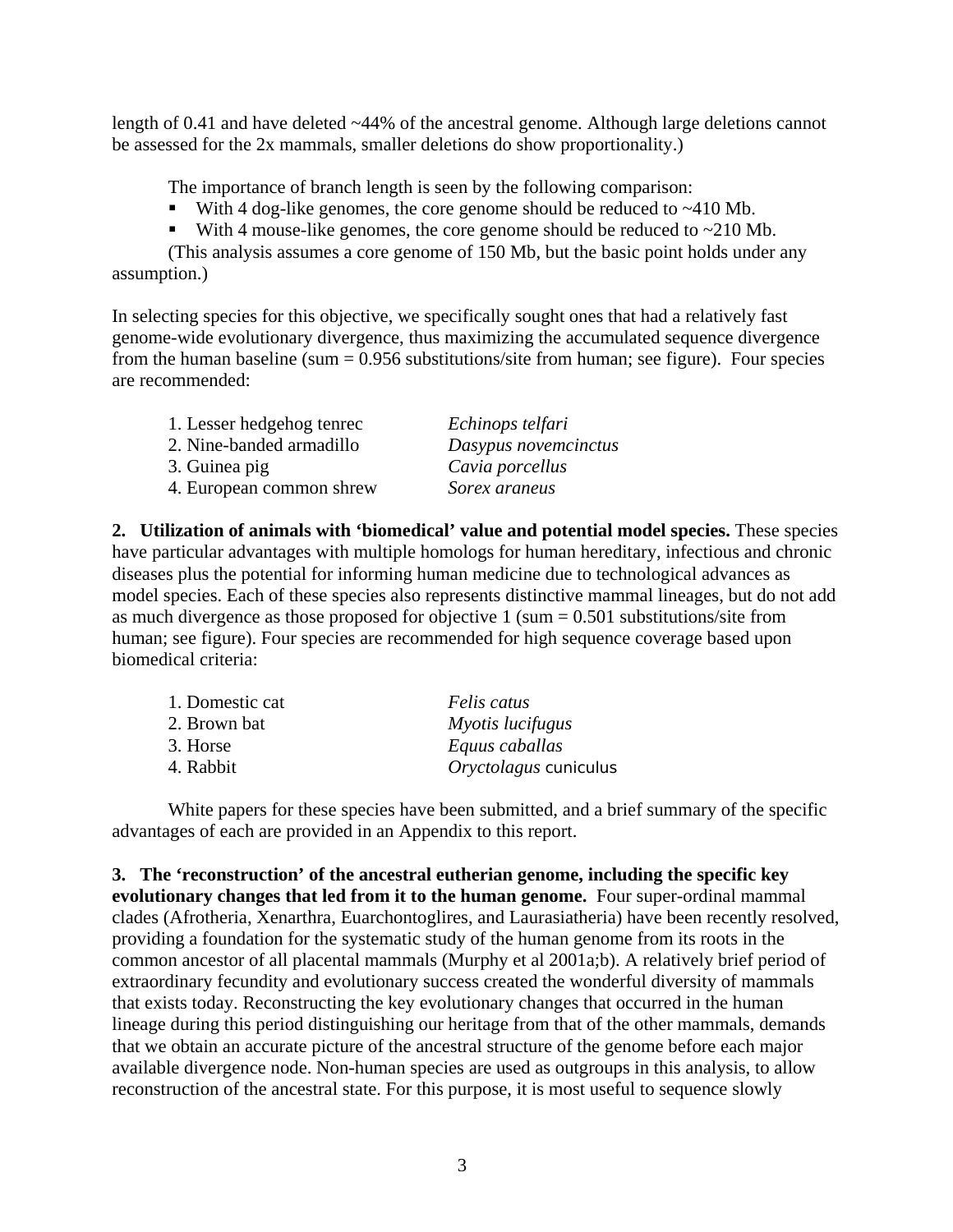evolving species rather than rapidly evolving species needed for objective 1. In Figure ?, we identify 12 major divergence nodes that reach back to the common ancestry of all placental mammals. We identify six nodes (and nominated species) within primates, two for Euarchonta (primates, tree shrews and flying lemurs), and four ancestral nodes that capture Euarchontoglires, Boreoeutheria (Lauasiatheria plus Euarchontoglires), Xenarthra and Afrotheria.

The proposed primate genomes are considered in the separate Primates Report from the AHGWG. The indicated primate species (Figure ?) have all either already been sequenced or have been proposed for high coverage sequencing for other reasons or by other groups. Six nonprimate eutherian species are recommended for high sequence coverage based upon reconstruction criteria:

| Loxodonta africana      |
|-------------------------|
| Tupaia spp.             |
| Dasypus novemcinctus *  |
| Myotis lucifugus $*$    |
| Oryctolagus cuniculus * |
| Equus caballas*         |
|                         |
|                         |

In addition to the large scale changes that occurred during the evolution of the human genome, over this evolutionary period it is possible with sufficient outgroup data to reconstruct specific ancestral states down to the level of individual bases with an estimated 98% accuracy (Blanchette et al, 2004). Even though many of them are low coverage, the existing and proposed genomes in should suffice to achieve this base-level accuracy in ancestral reconstruction. Such data would be of extraordinary value in recapitulating the dynamic history of the genomic steps that occurred during human evolution, as well as across the mammalian radiations in general. *In the context of annotating the human genome, the precise evolutionary history of a functional genomic element greatly aids in its initial identification within the genome sequence, yields vital clues to its function, and provides an important context in which to study that element in terms of human variation and disease.* 

## **Species recommended by AHGWG .**

In sum the above objectives argue for a total of ten species for high (6-7x) coverage starting in Spring 2006. Reasons for inclusion are given in relation to the three criteria defined above: 'core', 'biomedical', and 'reconstruction':

|       |  | 1. Lesser hedgehog tenrec | Echinops telfari |  |
|-------|--|---------------------------|------------------|--|
| - - - |  |                           |                  |  |

2. Nine-banded armadillo *Dasypus novemcinctus* 

These two represent unique super-ordinal mammal clades which are unrepresented by a highly accurate sequence. Tenrec has the most rapid genome divergence in its clade, Afrotheria, an advantage for understanding the 'core' genome. (Figure 1-Core).

3. Domestic cat *Felis catus*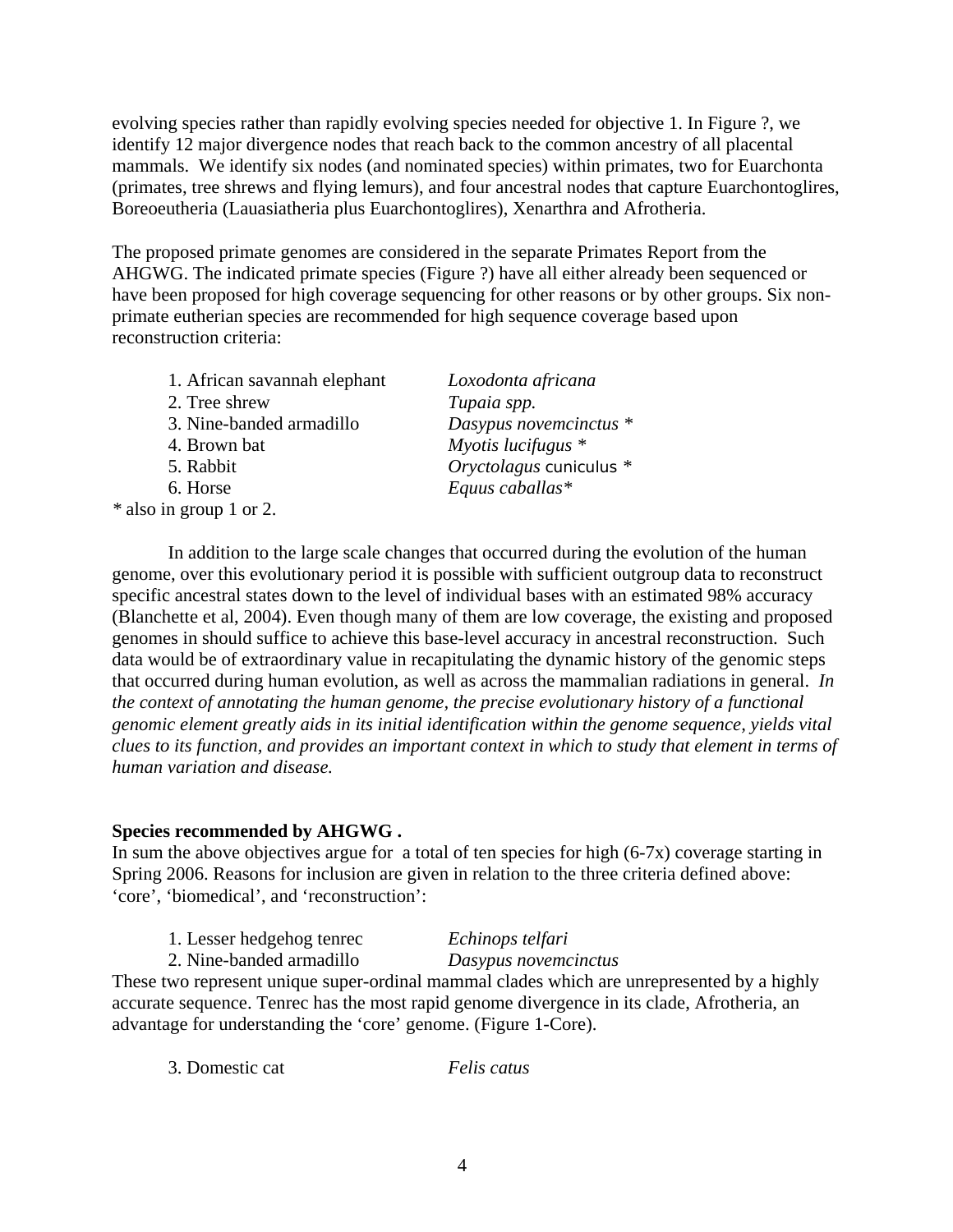The cat is a major biomedical model, with an active large veterinary community that has described over 200 hereditary homologues, infectious disease models for SARS, AIDS, leukemia/sarcoma, bird flu, and chronic disease (See Appendix for details)

4. Brown bat *Myotis lucifugus*  Bats represent 20% of all mammals, a distinct lineage with developing genetics models for gene transfer based genetic manipulation. (See Appendix for details)

5. Guinea pig *Cavia porcellus*  Value in both 'core' as rather rapid divergence as a new rodent lineage and also modest biomedical value (Figure 1-Core).

6. African savannah elephant *Loxodonta africana*  Value in both 'reconstruction' and 'biomedical' model, particularly neuroscience (Figure 2; Appendix)

7. Horse *Equus caballas* Primarily Biomedical, but represents an unrepresented placental mammal order Perrisodactyla (Figure 2; Appendix)

| 8. European common shrew | <i>Sorex araneus</i> (Figure 1-Core)         |
|--------------------------|----------------------------------------------|
| 9. Tree shrew            | <i>Tupaia spp</i> (Figure 2- Reconstruction) |
| 10. Rabbit               | Oryctolagus cuniculus (Biomedical-Appendix)  |

**Additional considerations for five species selected (cat, elephant, bat, horse and armadillo).**  In order to maximize the human genome annotation as well as to increase utility of biomedical species for genetic and other research, the AHGWG recommends that a portion of the genome sequence centers appropriation be dedicated to three important genomic resources, not included in the original 2X sequence proposal. The three supplements include:

**1. Development of cDNA sequence data to complement gene annotation and interpretation in these model species.** There is near universal recognition that the most effective data to enable the direct annotation of genomic DNA sequence is accurate full length cDNA sequence since the two can be easily aligned to represent the functional gene. Likewise, computational prediction of gene sequences can be supported and verified by overlapping real cDNAs. The complete cDNA sequences greatly exceed the value of EST data because of the continuity that is provided. This is particularly useful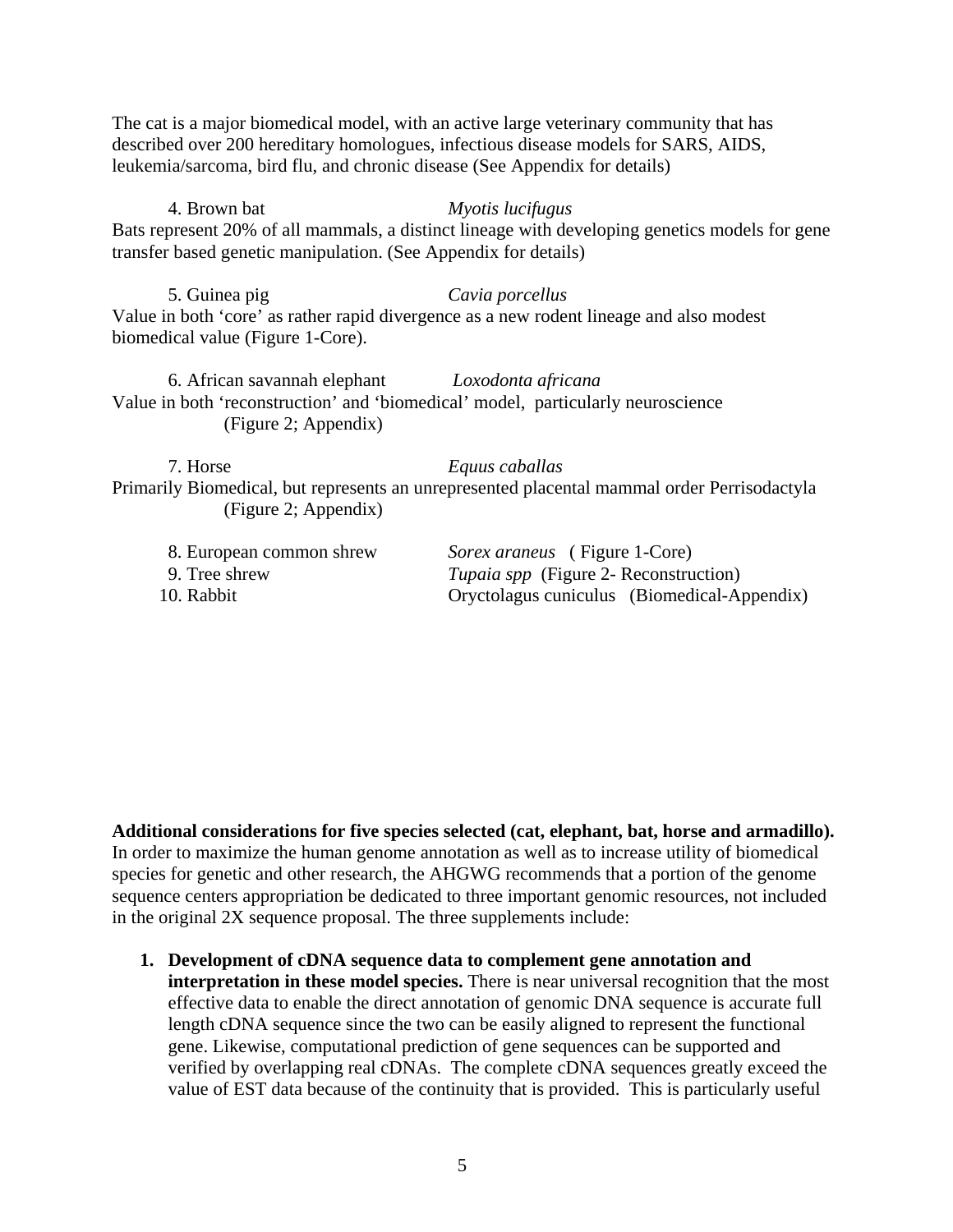when the genome assembly is fragmented, as is the case with draft genomes, since genes are often interrupted by gaps.

The cDNAs should be from libraries constructed in order to maximize the likelihood of recovering full-length clones. Several tissues should be sampled per species and 5 and 3 EST sequencing of clones from each library should be followed by complete coverage of the additional bases in selected cDNAs at a high accuracy. More discussion may be required for each of these parameters but 5 tissues per species, with 10,000 ESTs from each and a subsequent total 10,000 cDNAs analyzed with a final cumulative error of not more than 1/5,000 bases would represent appropriate aims. The cDNA clones themselves should be made available for distribution but it is not necessary to develop highly curated clone collections as the primary value will be in the sequence data.

**2. Y-chromosome targeted sequencing from BACS and fosmid library developed from flow sorted Y-chromosomes in five species.** The human Y-chromosome has been sequenced to high quality, but so far no other mammalian Y-chromosome has received high level of sequencing (Skaletsky et al., 2003). Preliminary comparative sequencing data exists for the chimp, which shows some interesting differences form the human Ychromosome in terms of functional gene conservation (Hughes et al., 2005; Rosen et al 2003). A portion of the mouse and chimp Y has been sequenced along with a number of Y-chromosome genes from mouse, chicken other organisms. Yet Y chromosome in nearly all mammal species is largely an un-chartered genomic area, even Drosophila Ychromosome sequence is unknown. The human Y-chromosome includes about 28 Mbp approximately 1% of the genome - including at least 80 protein coding genes, eight massive palindromes and a smorgasbord of gene conversion recombination in the MSY (male specific Y-chromosome) region.

The Y-chromosome specifies the most obvious human (or mammalian phenotype (our gender) and triggers all things sexual. Knowledge of Y-chromosome genomics has informed forensics, human anthropology, chromosome evolution, species phylogeography, sex-hormone influenced cancers, gameto-genesis and reproduction. Nonetheless the Y-chromosomes small size, haploid number in males, and other considerations have led to the selection of females for the 16 species nominated for whole genome sequence assessment (2X coverage). The AHGWG believes that the Ychromosome should not be neglected further, rather be included as a target of draft sequencing for five species here recommended for elevation to 6-7x sequence coverage **(cat, elephant, bat, horse and armadillo).** 

 One plausible approach would be similar to the strategy employed for human, chimp and mouse, using a combination of Y chromosome specific BAC sequences and fosmid clone sequences derived from flow sorted Y-chromosome derived fosmid libraries. BAC libraries and metaphase chromosome sorts of most of these five species have already been achieved emphasizing the feasibility of the strategy.

**3. SNP development across the species by sequencing 12-20 individuals selected to capture genetic diversity within the species**. Genetic markers, e.g., STRPs, SNPs and deletion/insertion polymorphisms (DIPs), are valuable resources for understanding the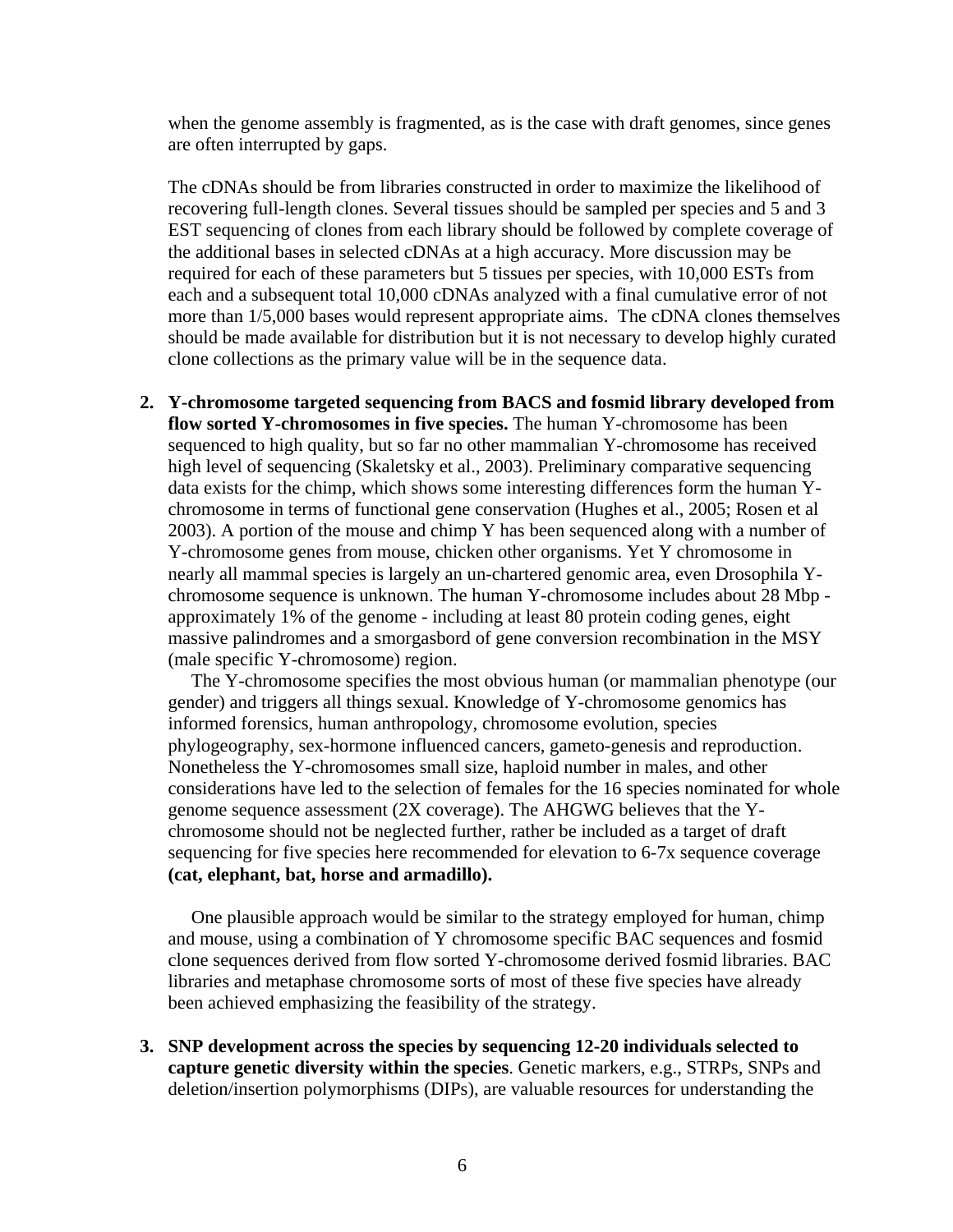biology of a given species. The human genome has been subject to numerous polymorphism discovery efforts, e.g., The SNP Consortium and the International HapMap Consortium, along with large-scale genotyping, e.g. Perlegen and HapMap (International HapMap Consortium, 2005). These efforts have enabled a multitude of researchers to better utilize the human genome for disease association mapping and population genetics. Similar benefits can be realized for other species given the availability of a polymorphism resource.

 In the case of nominated out-bred species, ( elephant, bat, horse and armadillo), a significant number of polymorphisms will be discovered from the 6-7 fold coverage of the single individual. For example, judging from the SNP discovery rate of about 1 SNP per 2kb of sequence analyzed from the 2X elephant sequence, the total number of SNPs discovered within this single elephant individual at 6-7 fold coverage should total 1.5M SNPs. However, since this is a single individual, the representation of SNPs will be biased away from rare SNPs and towards more common SNPs. Of common SNPs above the 5% frequency, these 1.5M SNPs will only represent about 20% of all SNPs within the population of these elephants. To generate additional markers in the homozygous regions we would need to sequence additional unrelated individuals. These polymorphism levels seen in the elephant genome are expected to be several-fold lower than expected in bat, horse and armadillo: the elephant, *Loxodonta africana,* has a remarkable reduction in overall genomic variation relative to other mammals ( Roca et al, 2001). In contrast to these species, the domestic cat is inbred to a significant extent and as such will require specific WGS from unrelated cats from other breeds to achieve a useful level of SNP coverage, as was required for the dog SNP discovery ( Lindblad-Toh et al 2005).

## References

Bailey JA, Gu Z, Clark RA, Reinert K, Samonte RV, Schwartz S, Adams MD,Myers EW, Li PW, Eichler EE. Recent segmental duplications in the human genome. Science. 2002 Aug 9;297(5583):1003-7.

Cheng Z, Ventura M, She X, Khaitovich P, Graves T, Osoegawa K, Church D,DeJong P, Wilson RK, Paabo S, Rocchi M, Eichler EE. A genome-wide comparison of recent chimpanzee and human segmental duplications.Nature. 2005 Sep 1;437(7055):88-93.

Eddy, S. R. A model of the statistical power of comparative genome sequence analysis. PLoS Biol. 2005 Jan;3(1):e10. Epub 2005 Jan 4.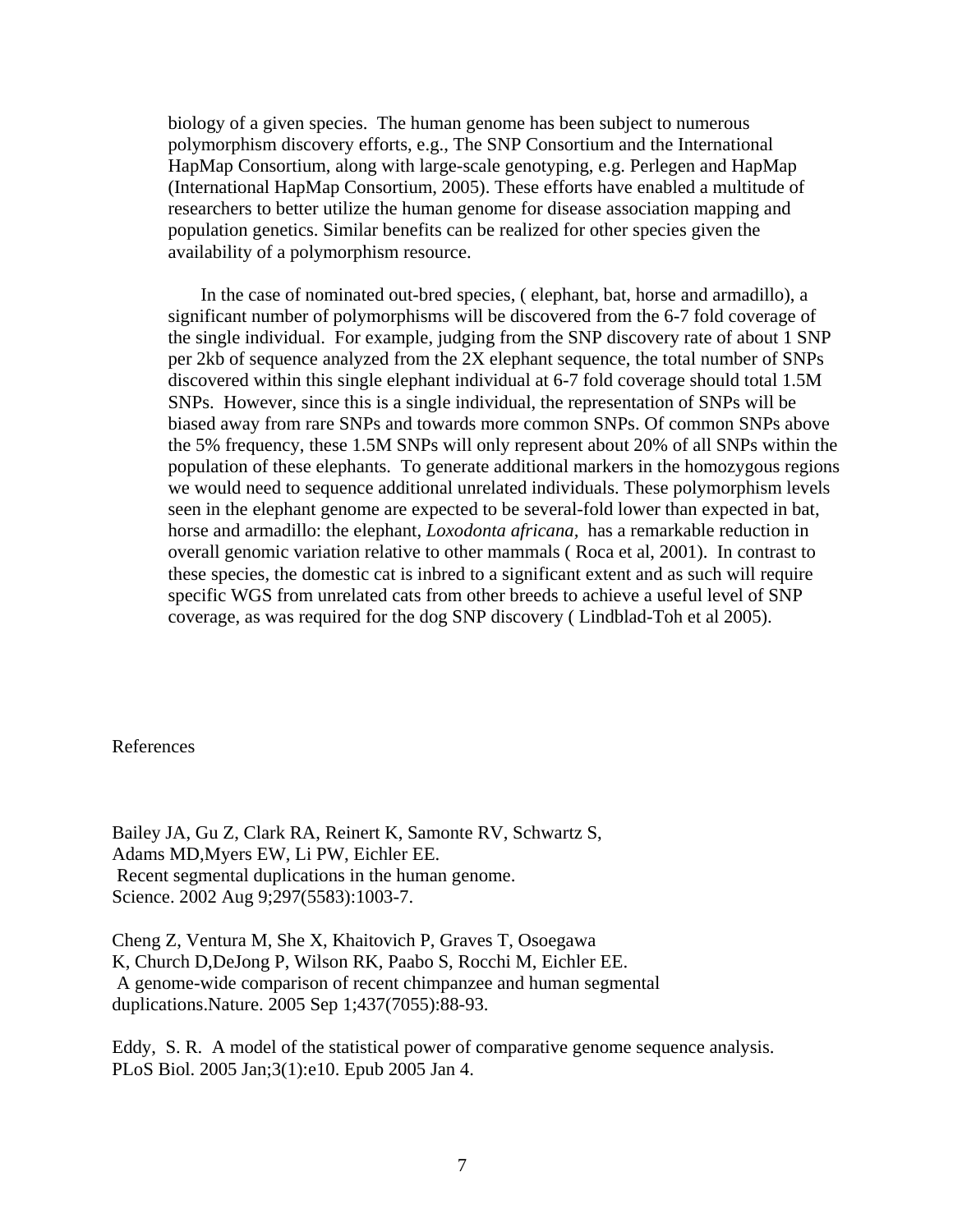Hughes JF, Skaletsky H, Pyntikova T, Minx PJ, Graves T, Rozen S, Wilson RK, Page DC. Conservation of Y-linked genes during human evolution revealed by comparative sequencing in chimpanzee. Nature. 2005 Sep 1;437(7055):100-3.

International HapMap Consortium, 2005 A haplotypes Map of the Human genome nature 437:1299-1320.

Lindblad-Toh et al.Genome sequence, comparative analysis and haplotype structure of the domestic dog. Nature. 2005 Dec 8;438(7069):803-19.

Margulies EH, Vinson JP, Miller W, Jaffe DB, Lindblad-Toh K, Chang JL, Green ED, Lander ES, Mullikin JC, Clamp M; NISC Comparative Sequencing Program. An initial strategy for the systematic identification of functional elements in the human genome by low-redundancy comparative sequencing. Proc Natl Acad Sci U S A. 2005 Mar 29;102(13):4795-800. Epub 2005 Mar 18.

Murphy, W. J., Eizirik, E., Johnson, W. E., Zhang, Y. P., Ryder, O. A., and O'Brien, S.J.: Molecular phylogenetics and the origins of placental mammals. Nature. 409: 614-618, 2001.

Murphy, W. J., Eizirik, E., O'Brien, S. J., Madsen, O., Scally, M., Douady, C., Teeling, E., Ryder, O.A., Stanhope, M., de Jong, W. W., and Springer, M. S.: Resolution of the early placental mammal radiation using Bayesian phylogenetics. Science 294: 2348-2351, 2001.

Murphy, W.J., Larkin, D.M., Everts-van de Wind, A., Bourque, G., Tesler, G., Auvil, L., Beever, J.E., Chowdhary, B.P., Galibert, F., Gatzke, L., Hitte, G., Meyers, S.N., Ostrander, A.E., Pape, G., Parker, H.G., Raudsepp, T., Rogatcheva, M.B., Schook. L.B., Skow, L.C., Welge, M., Womack, J.E., O'Brien, S.J., Pevzner, P.A., Lewin, H.A.: Dynamics of mammalian chromosome evolution inferred from multispecies comparative maps. Science 309:613-617, 2005.

O'Brien, S.J., Eizirik, E. and Murphy, W.J.: Genomics. On choosing mammalian genomes for sequencing. Science. 292:2264-2266, 2001.

Rozen S, Skaletsky H, Marszalek JD, Minx PJ, Cordum HS, Waterston RH, Wilson RK, Page DC. Abundant gene conversion between arms of palindromes in human and ape Ychromosomes. Nature. 2003 Jun 19; 423(6942):873-6.

Skaletsky H, Kuroda-Kawaguchi T, Minx PJ, Cordum HS, Hillier L, Brown LG, Repping S, Pyntikova T, Ali J, Bieri T, Chinwalla A, Delehaunty A, Delehaunty K, Du H, Fewell G, Fulton L, Fulton R, Graves T, Hou SF, Latrielle P, Leonard S, Mardis E, Maupin R, McPherson J, Miner T, Nash W, Nguyen C, Ozersky P, Pepin K, Rock S, Rohlfing T, Scott K, Schultz B, Strong C, Tin-Wollam A, Yang SP, Waterston RH, Wilson RK, Rozen S, Page DC. The male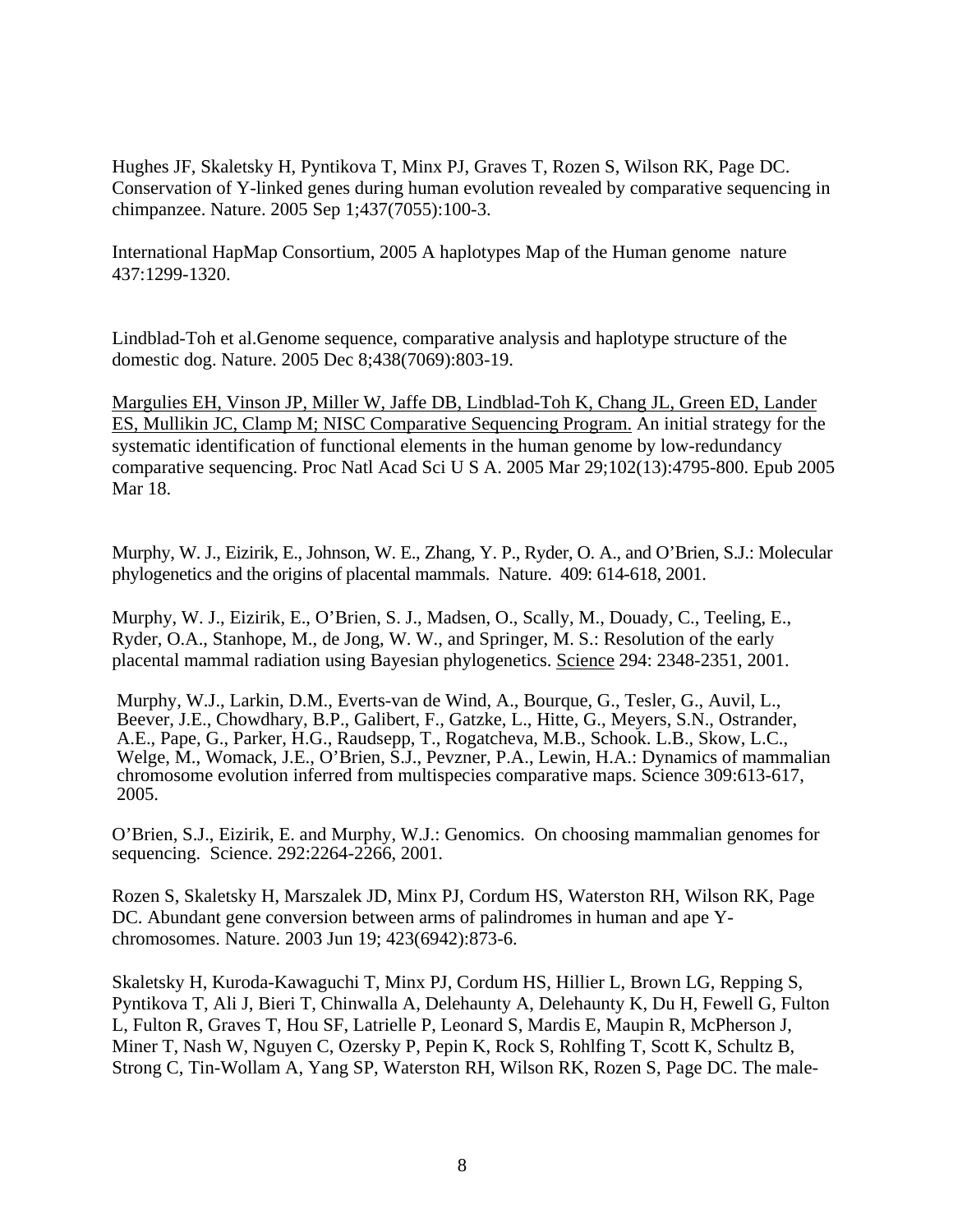specific region of the human Y chromosome is a mosaic of discrete sequence classes. Nature. 2003 Jun 19;423(6942):825-37.

She X, Jiang Z, Clark RA, Liu G, Cheng Z, Tuzun E, Church DM,

Sutton G,Halpern AL, Eichler E. Shotgun sequence assembly and recent segmental duplications within the human genome.

Nature. 2004 Oct 21;431(7011):927-30.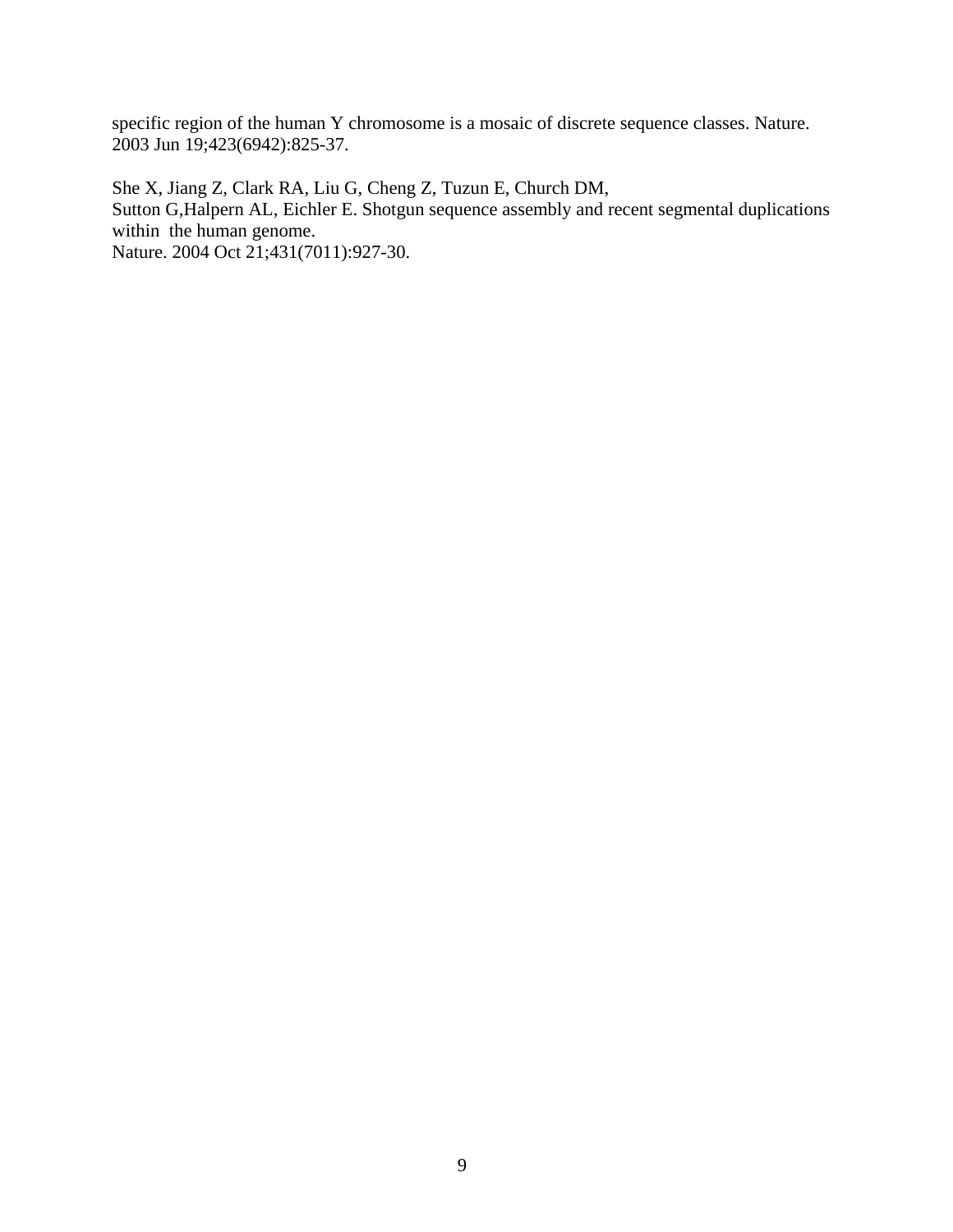# **Appendix Justification for Biomedical Model species**

# **A. Domestic cat**

# White Paper

http://www.genome.gov/Pages/Research/Sequencing/SeqProposals/CatSEQ.pdf

- 1. Cat is a major medical model for over 200 human hereditary diseases. The 2x sequence has already led to the mining and implication of hereditary model for neurological and retinal atrophy disease and disease gene identification will benefit substantially from increased sequence coverage.
- 2. There is an established cat genome annotation group already assigned 18 aspects of the feline genome which relate to human annotation .
- 3. Of the species selected for 6-7x and 2x coverage, the cat has the most conserved (unrearranged) genome relative to all the other mammals (see Murphy, et al., 2005). This means that cat and human genome organization represent the only index ancestral genome arrangement, critically important for human and mammal genome annotation and evolutionary inference.
- 4. Cats have medical model of many human deadly infectious diseases notable, FIV-AIDS; FeLV-leukemia; FIPV-SARS, bird flu, panleukopenia and neurological diseases.
- 5. Clinical assessment of dogs and cats happen in parallel in world's veterinary community. The third International Conference on Advances in Feline and Canine Genomics convenes in August, 2006
- 6. Segmental duplication and SNP assessment with the 2x sequence is very difficult and incomplete.
- 7. Reproductive research, tools and implementation in cats are much advanced with artificial insemination, IVF, embryo transfer and cloning ("CC") already achieved (Shin et al., 2002). Development of embryonic stem cells suitable for therapy research plus KO and transgenic cats is advancing very rapidly.
- 8. Cats represent one of the most exquisitely successful predators ever evolved, a striking adaptation mimicked and even more successfully achieved by human evolutionary predominance.
- 9. Over 40 breeds of domestic cats and 37 Felidae species provide a rich opportunity for genomic research in domestication (i.e. history, tracks of LD, recessive allele expression and other aspects) and into species adaptation in a mammalian species group (Johnson et al., 2006).
- 10. There are an estimated 70 million cats in the USA and many more in other countries, providing plenty of opportunity for sampling and experimental development. Also the short generation time (1-2 years) means that developing informative pedigrees of virtually any genetic character, disease or genetic manipulation can be done in a few years.
- 11. The feline genetic community has developed appreciable genomic resources including somatic cell hybrid and RH panel and maps over 30,000 tissue specimens, linkage pedigree similar to CEPH, full annotated mtDNA and MHC genome sequence, flow sorted chromosomes for ZOO-FISH, BACs, PAC, fosmid, and cosmid libraries. Y-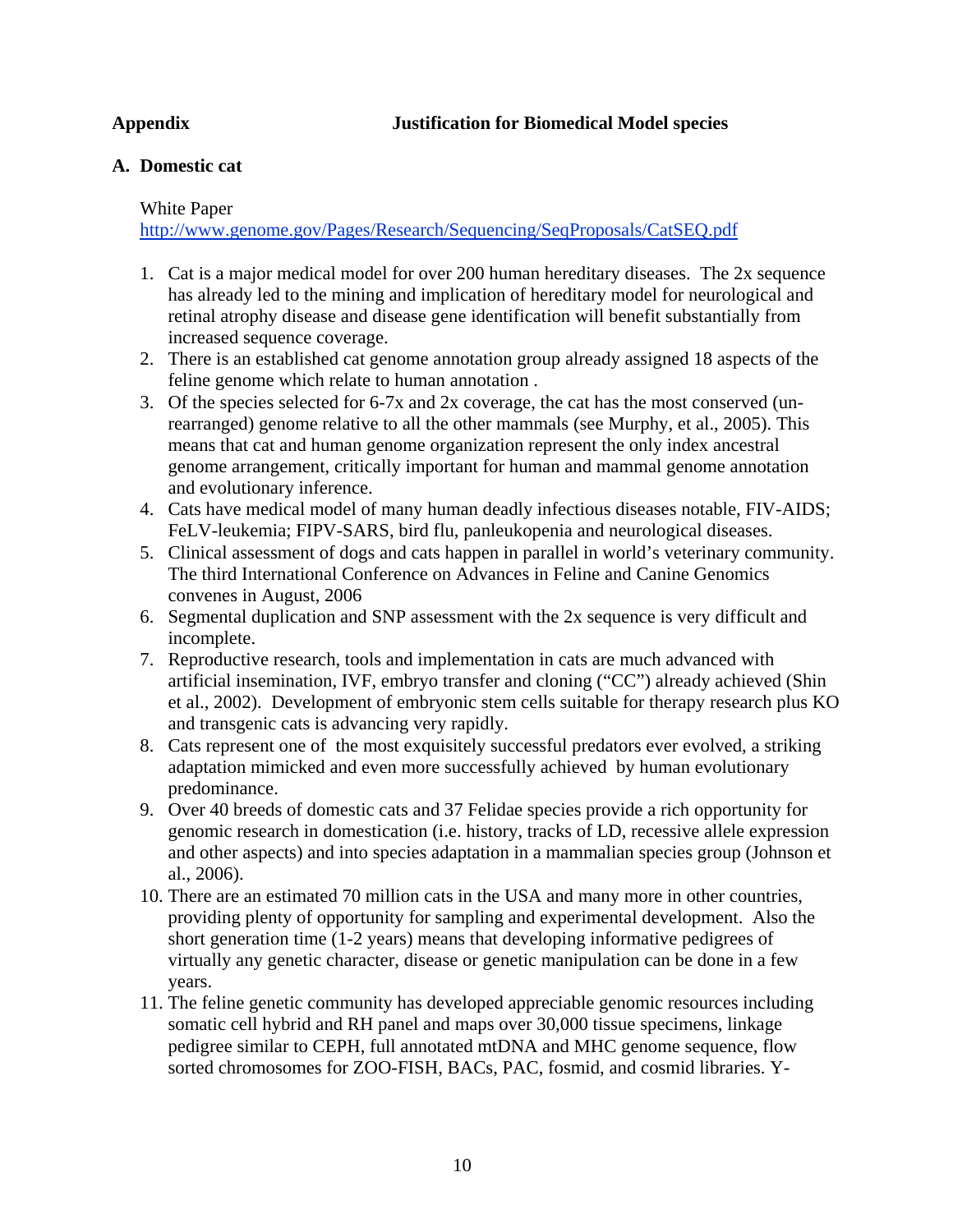chromosome fosmid libraries from flow sorted cat Y chromosome will also be developed shortly.

# **B. Microbat- Myotis lucifugus - Little Brown Bat –**

From a biological perspective, bats are high priority from several perspectives. First the bat family Chiroptera comprise nearly one quarter of all mammals (977 species). Bat species represent important human health related natural reservoirs for rabies, SARS, and probably Ebola. Vampire bat saliva has anti-stroke therapeutic value and they are the only mammals that fly and echolocate. Further, their genome is compact estimated at 2 GB, off-loading at least one third of the genomic material found in human and other species (For this reason alone, identifying dispensable genomic residue is imperative for reconstruction perspective).

As with all bats, **-** *Myotis lucifugus* has an extremely high metabolic rate, yet contrary to the traditional inverse correlation between longevity and metabolic rate and, *M. lucifgus* has been recorded as living for at least 34 years in the wild. This is the longest documented life span of any bat species.

- This bat has a relative long branch length useful for 'core' annotating the human genome.
- It is a representative of the Yangochiropteran subordinal group.
- Myotis lucifugus is a vespertilionid bat (most speciose bat family) and is found in the United States.
- It is an echolocating insectivorous bat, important to the bat community as a whole.
- Vespertilionid bats have on average an extremely small genome size. (average genome size  $= 2.3$  pg, # species  $= 21$ ) Mario Capecchi has estimated the genome size of Myotis lucifugus as 2.0 GB.
- This bat is capable of extended hibernation.
- The Myotis genus has the widest distribution of any bat genus.

There are approximately 4,800 extinct mammalian species of which almost a quarter are bat species. Only rodents outnumber bat species and two rodent species have already been fully sequenced. The diversification of bat species is quite remarkable as are the variation of habitat to which bats have adapted. Economically, the global importance of bats as insect predators and plant pollinators is undisputed.

Among bat species *Myotis lucifugus*, the little brown bat, is the most extensively studied. This species is found all over North America, so availability is no problem. Synchronous embryos and primary fibroblast cell lines are developed. The chromosome number is 22 and comparative cytogenetic reciprocal chromosome paints have established *Myotis lucifugus* as carrying a very highly conserved ancestral organization similar to only human and cat.

Finally, a provocative new genetic system developed by Mario Capechhi will allow researchers to functionally assess any mammalian genome at an *in vivo* physiological level. The strategy allows the transfer of chromosome segments across the entire bat genome into a live mouse thereby allowing phenotypic functional assessment of varying portions of the bat genome ( or any other genome similarly manipulated). A collection of mouse lines each containing a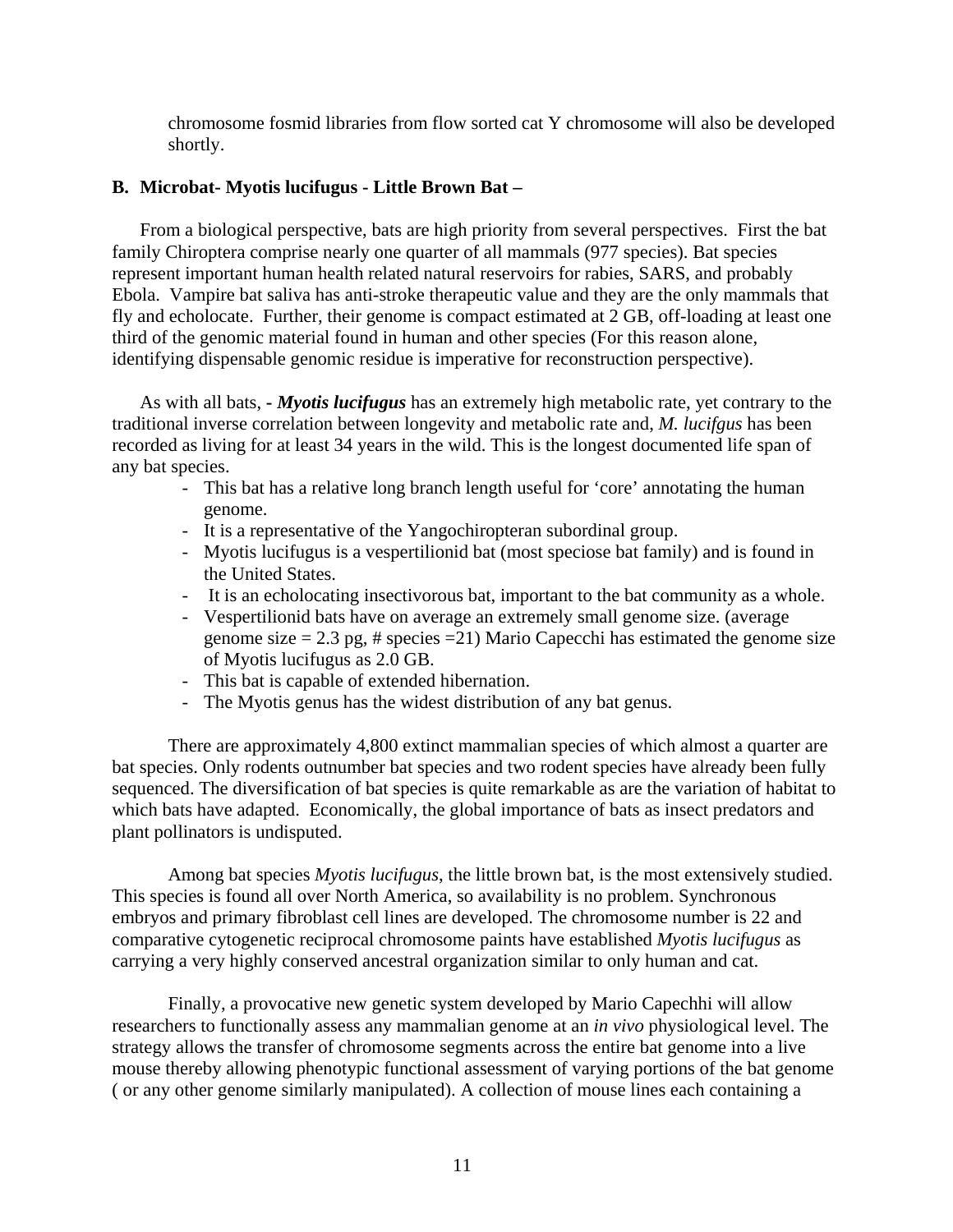different small chromosomal fragment of a chosen mammalian species would contain representation of the entire genome of bats and demonstrate phenotypic variation relative to control mice.

# **C. Horse** *Equus caballas*

- 1. Biomedical: Several aspects of the physiology and pathology of the horse are highly relevant to human biology and medicine: Severe Combined Immunodeficiency Disease, a fatal genetic disease of Arabian horses), virology (equine infectious anemia retrovirus), zoonoses (viral encephalitides such as West Nile Virus and others), neurology (Cerebellar Abiotrophy and others), muscle disorders (glycogen storage diseases, periodic paralysis and others), musculoskeletal diseases, connective tissue/skin disorders (Junctional Epidermolysis Bullosa and others), reproduction, orthopedics, and respiratory biology. A full genome sequence would support these and other equine research studies with direct application to human health.
- 2. Equine diseases: The equine genome sequence would also be applied in studies of equine disease and physiology for the benefit of the horse. Gene discovery and quantitative trait loci analyses are paramount in this endeavor. This would include investigations of simple inherited autosomal and sex linked conditions and complex diseases that have both genetic and environmental components.
- 3. Extensive breeding records: Horse breeders have maintained meticulous pedigree records for many horse breeds, some extending back over 300 years. Deep pedigree records coupled with excellent health and performance records provide excellent material for (QTL) studies. The cooperation of horse breeders with participants in the horse genome workshop has been excellent.
- 4. The horse is proposed as the representative species of the order Perissodactyla. No other species from this order have yet been sequenced.
- 5. Community: An organized international community of basic research scientists and veterinary clinicians work in the area of horse genetics. Scientists from over 25 laboratories meet regularly and have been collaborating on equine genome definition and application for the past decade.
- 6. Tools developed during the last 10 years include synteny, linkage, cytogenetic, RH, comparative and integrated maps, 3 BAC libraries, collections of EST data and several databases and websites for sharing information (http://www.uky.edu/AG/horsemap/).
- 7. Economics. The applications of the horse genome sequence would benefit the equine industry, which has a yearly economic impact of \$102 billion Gross Domestic Product (GDP) and 1.4 million Full Time Employees (FTE) in the United States alone. The population size of domestic horses is estimated at 9.2 million in the United States and 115 million worldwide.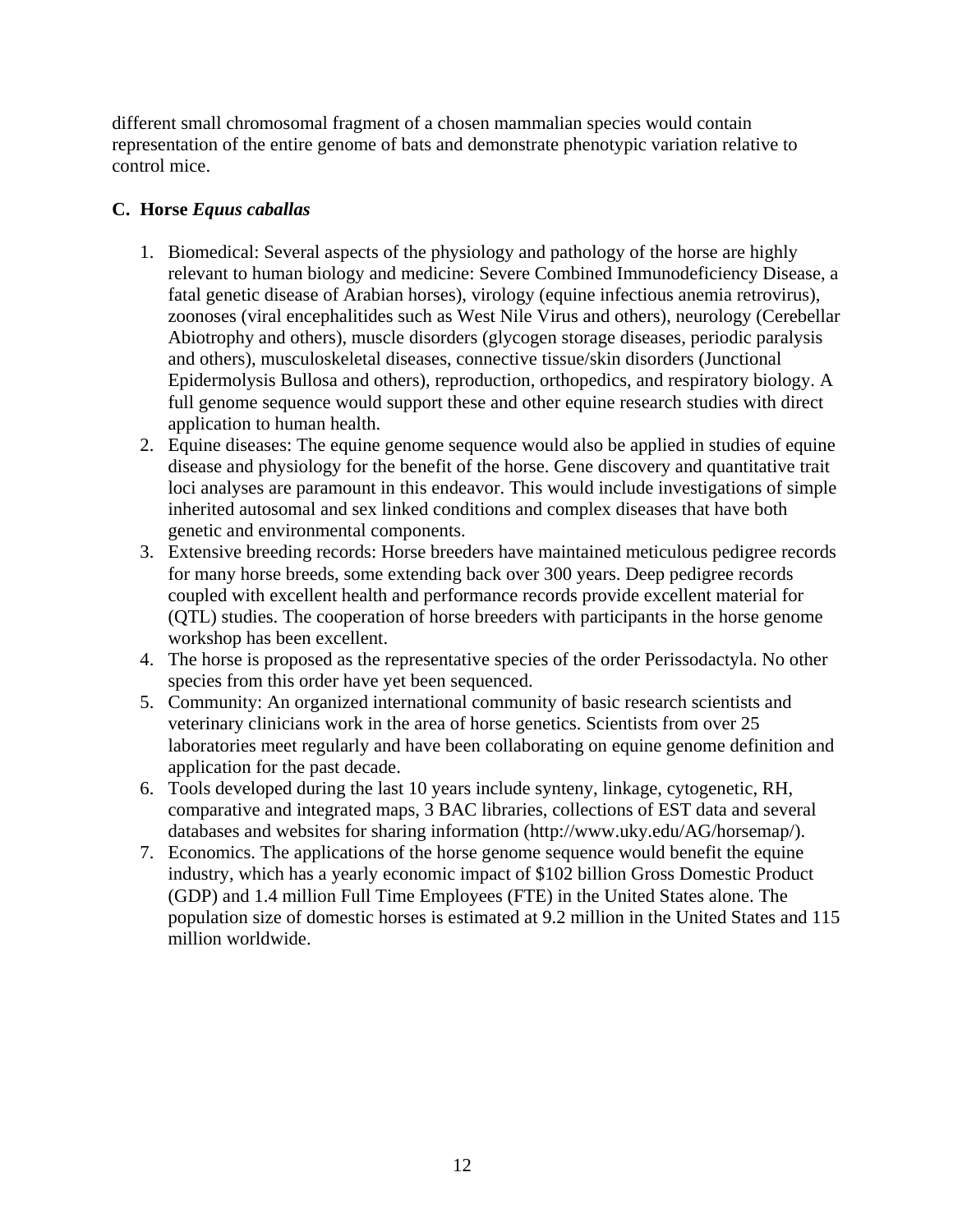# **D. European Rabbit** *Orychtolagus cuniculus* **-**

- 1. Impact on human disease studies: The European rabbit is a major medical model used in toxicology, embryology, physiology, metabolism, immunology and host-pathogen interactions. The rabbit has long been established as a validated animal model for scores of human disease conditions. A complete rabbit genome would extend current rabbit models of human disease. Understanding these disease conditions on a molecular level requires complete sequence-based resources for identifying not only the genes involved in each model, but also pursuing aspects of gene regulation and mechanisms of transcriptional control.
	- a. Cardiac disorders: lipid metabolism, atherosclerosis, and cardiomyopathy
	- b. Tumor biology: malignant conversion of rabbit papillomas and lymphocytic leukemia in transgenic c-myc rabbits.
	- c. Endocrine diseases: acromegaly, diabetes and obesity
	- d. Autoimmune diseases: reactive airways disease (asthma), arthritis, and systemic lupus erythematosus (SLE)
	- e. Infectious diseases: M. tuberculosis (only the rabbit host models all stages of human tuberculosis), anthrax, coccidioidomycosis, cryptococcosis, candidiasis, enterohemorrhagic E. coli, bacterial meningitis, endocarditis, syphilis (rabbit is the only useful experimental animal model of human syphilis), HTLV-1, and herpes simplex (HSV).
	- f. With a complete rabbit genome, gene expression experiments, gene therapy and transgenics could be evaluated in all of these models to define the genetic basis of disease or understand and manipulate host responses.
- 2. Advantages of the rabbit animal model that will be significantly advanced by a deep coverage rabbit genome:
	- a. Transgenics: gene deletion (knock-outs) and transgene insertion (knock-ins) transgenic mutants are now possible through electrofusion of cumulus cells into an enucleated oocyte to generate cloned rabbits
	- b. Immunology: lagomorph leukocyte markers, markers associated with cell trafficking, chemotactic molecules, cytokines, T-cell receptors, immunoglobulins, MHC antigens, blood groups, complement and genetic deficiencies, autoimmune diseases and tumors of the immune system are under active research. Given the similarity of disease to that of humans, the ability to interrogate the host-pathogen interface could have important impact on reducing morbidity and mortality in humans with vaccine and drug discovery.
	- c. Drug development and testing: comprehensive genetic information for the rabbit will allow cross-species comparison with mouse and rat models to better evaluate of the effect of individual drugs especially in critical areas such as embryofetal development
- 3. Practical advantages of the rabbit animal model over animal models with complete genome sequence:
	- a. Rabbits produce high quality, high affinity antibodies from serum.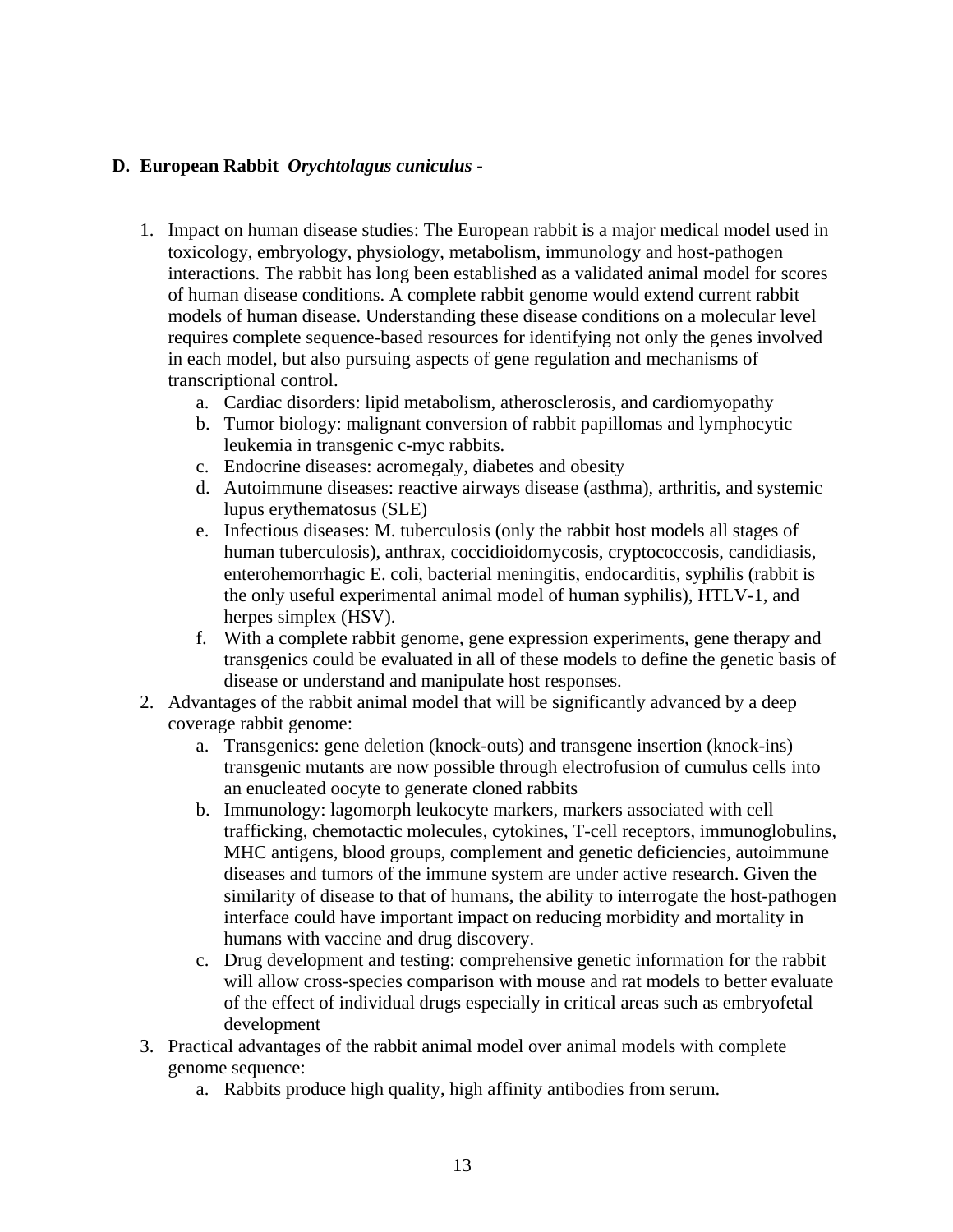- b. Rabbits are large enough to permit non-lethal monitoring of physiological changes, prolific, widely available, and easy to handle.
- c. The rabbit is an attractive animal model for cardiovascular research. Rabbits have a slower heart rate and larger heart (compared to mice) that allows physiological analyses with echocardiography and cardiac catheterization. Ischemiareperfusion studies in heart, spinal cord and brain also utilize rabbits
- d. The rabbit retina is the premier model for research on the mammalian retina because it is avascular, relatively easy to maintain in culture. Drug safety and toxicity for the eye are also performed with rabbits because of anatomically larger eyes and the response of the ocular surface to drugs that is similar to that of humans
- 4. Orychtolagus cuniculus is the most well studied species within the order Lagomorpha. No other species from this order have yet been sequenced.
- 5. Rabbit resources:
	- a. A largely closed colony of rabbit lines have been developed, bred, and characterized at NIAID, NIH. These lines maintain polymorphisms of a variety of genes involved in immunity, including genetic variants (allotypes) of the VH, CH, and CL regions of antibody molecules. A relational database of more than 40 years of breeding records is maintained for the colony. The colony also contains descendants of rabbits formerly at the Basel Institute for Immunology that maintain mutations in key immunological loci.
	- b. There are 45 recognized breeds of domesticated rabbits that have been bred for different sizes, coat colors and density, ear sizes and shapes, and hair lengths, providing a resource for genetic studies to understand the genetic basis of these heritable traits. Moreover, these breeds may provide the basis for QTL mapping of heritable disease phenotypes as rabbits are prolific and have a short generation time (<1 year) thus characteristics of interest can rapidly be bred and studied.
	- c. Inbred rabbit colonies exist with researchers in the Netherlands (Utrecht), and in Japan. Outbred rabbits bred for homozygosity at loci of interest and transgenics have been successfully engineered.
	- d. Two BAC libraries are available: LBNL (~7.7x; average insert size 175kb) Therapeutic Human Polyclonals (~4x; average insert size of 124 kb).
- 5. Rabbit community:
	- a. Basic research 383 grants in the CRISP database utilize rabbits in their research for non-anitsera-producing or biological testing purposes. Over 50 individual investigators wrote letters of support for the rabbit white paper, outlining how their research would be directly affected by a deep coverage rabbit genome.
	- b. Husbandry rabbits are prolific and can inexpensively make protein of high quality; 20% of consumed food can be turned into edible meat. Mapping quantitative trait loci (QTL) for fertility, viability and growth are of clear global interest since rabbits are efficient converters of plant fodder (including cellulose rich plants) to edible protein. An international community is interested in the rabbit genome for its contribution to rabbit as a food source (World Rabbit Science Association http://www.dcam.upv.es/wrsa/english/index.htm)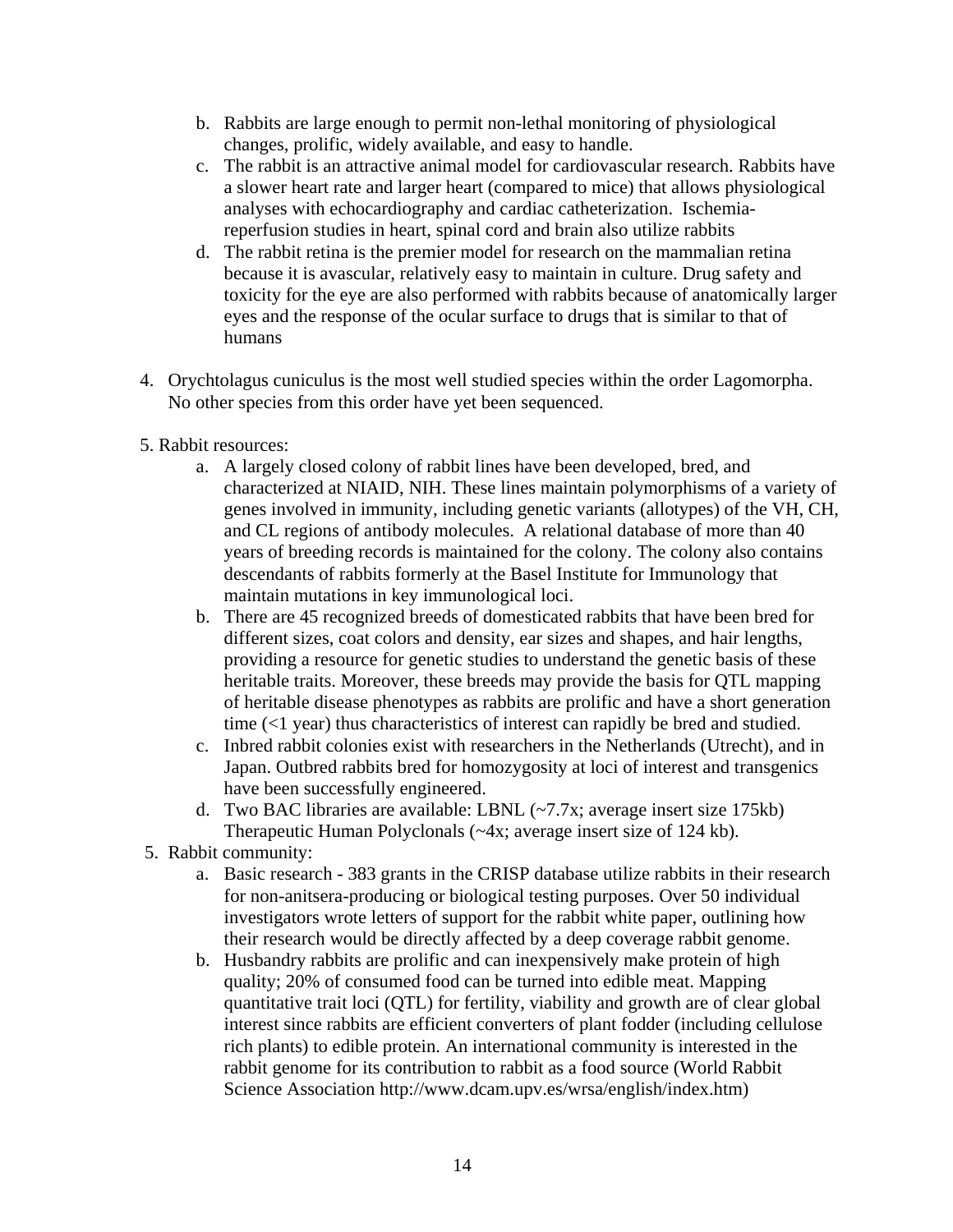## Appendix II; **African savannah elephant.**

- 1. The elephant is an ideal species for **reconstruction of historic genomic events** (Roca and O'Brien, 2005; Springer et al., 2003); it represents Afrotheria, the most basal (107 Mya) of the eutherian clades, yet at the same time has a shorter branch length than the "core" afrothere, the tenrec. The elephant also represents the clade within Afrotheria most divergent from that of the tenrec (80 Mya), and is therefore the ideal "reconstruction" complement to the "core" tenrec genomic sequence for annotation of the human genome and for characterizing the most ancient superordinal events in the evolution of eutherian genomes.
- 2. Sizable research community and **biomedical importance** (Roca and O'Brien, 2005; Sukumar, 2003). Elephants are among the most intensively researched wild taxa. They comprise the best-studied order within Afrotheria; even before the genomics era there were more scientific papers and DNA sequences generated for elephants than for all other afrotheres combined. Elephants have a unique morphology with many derived structures, in contrast to the primitive morphology of the other selected afrothere, the tenrec. Their long life spans (70 yr) may be of interest for longevity research, and they are subject to diseases with homologues in humans or livestock, including anthrax, herpesvirus, orthopoxvirus and tuberculosis. Elephants have been used to study endogenous retroviruses and SINEs. Elephant cytogenetic chromosome paints, an RH map, and a BAC library are currently available or in development. Recent technical breakthroughs in ancient DNA that involved extinct relatives of elephants relied on the elephant genome sequence as a comparative standard.
- 3. **Evolution of sex chromosomes** and cytonuclear interactions (Roca and O'Brien, 2005). In some savannah elephant populations a "conplastic" cytonuclear genomic pattern is present, in which nuclear and mitochondrial genomes reflect distinctive evolutionary histories, suggesting that the elephant may prove useful for studies of cyto-nuclear interactions. Reproductive success in male elephants depends largely on body size, and the cytonuclear pattern results from low reproductive success for small hybrid (savannah x forest elephant) males in competition with larger savannah bulls. Large old savannah males can also out-compete smaller young savannah males, leading to a generation time that is much longer in male elephants than among the less competitive females. Elephants thus represent an opportunity for studying how sex differences in reproductive patterns affect genomic patterns, especially among X- and Y-linked genes. The elephant is a candidate for **Y-chromosome sequencing**, both to examine these effects and because the elephant serves as representative of the Afrotheria.
- 4. The elephant genome may shed light on the **evolution of advanced traits** (Roca and O'Brien, 2005; Roth and Dicke, 2005); elephants have large brains and cortical volumes that allow them to exhibit relatively high levels of learning and memory, and complex systems of communication and social interaction (e.g., elephants are the only non-human animal in which four hierarchical tiers of social organization have been rigorously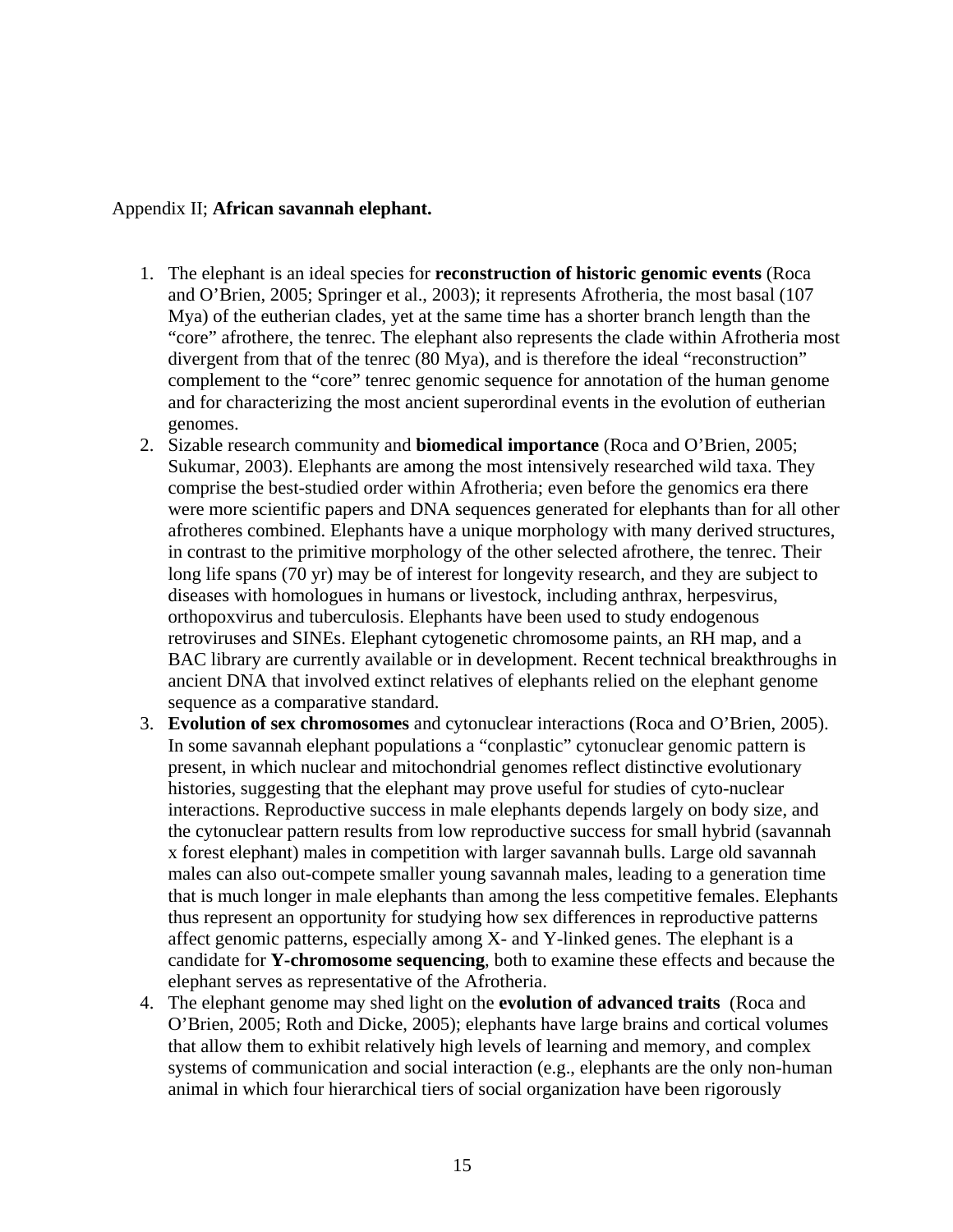demonstrated). Since these traits in humans likely result from combination and enhancement of properties found in non-human animals, rather than from unique properties, comparative studies may be especially appropriate. Elephants comprise one of only three mammalian lineages (along with primates and cetaceans) in which these advanced traits are present and could be studied on a comparative basis. They are therefore also candidates for **cDNA sequence datasets** to be generated for brain tissues, although testicular tissue may also be of interest since elephant testicles remain undescended (testicondy) in adult males.

5. The savannah elephant genome sequence will facilitate development of additional nuclear markers for **conservation genetics** useful across the three extant (and endangered) species (Roca and O'Brien, 2005). Genetic markers have already identified forest and savannah African elephants as separate species, identified distinctive populations of African and Asian elephants as conservation priorities, and determined that unusual cytonuclear genomic patterns exist among elephants. The elephant would be a leading candidate for **SNP development by sequencing multiple individuals** selected to capture genetic diversity. SNPs should prove useful in conservation, for identifying genetically distinctive populations and for establishing the provenance of poached ivory.

# **References:**

Roca, A. L. and S. J. O'Brien: (2005) Genomic inferences from Afrotheria and the evolution of elephants. Curr Opin Genet Dev 15:652-659.

Roth G, Dicke U: Evolution of the brain and intelligence. (2005) Trends Cogn Sci 9:250-257.

Shin T, Kraemer D, Pryor J, Liu L, Rugila J, Howe L, Buck S, Murphy K, Lyons L, Westhusin M.: (2002) A cat cloned by nuclear transplantation. Nature 415:859.

Springer MS, Murphy WJ, Eizirik E, O'Brien SJ: (2003) Placental mammal diversification and the Cretaceous–Tertiary boundary. Proc Natl Acad Sci USA 100:1056-1061.

Sukumar R: (2003) The Living Elephants: Evolutionary Ecology, Behavior, and Conservation. Oxford: Oxford University Press.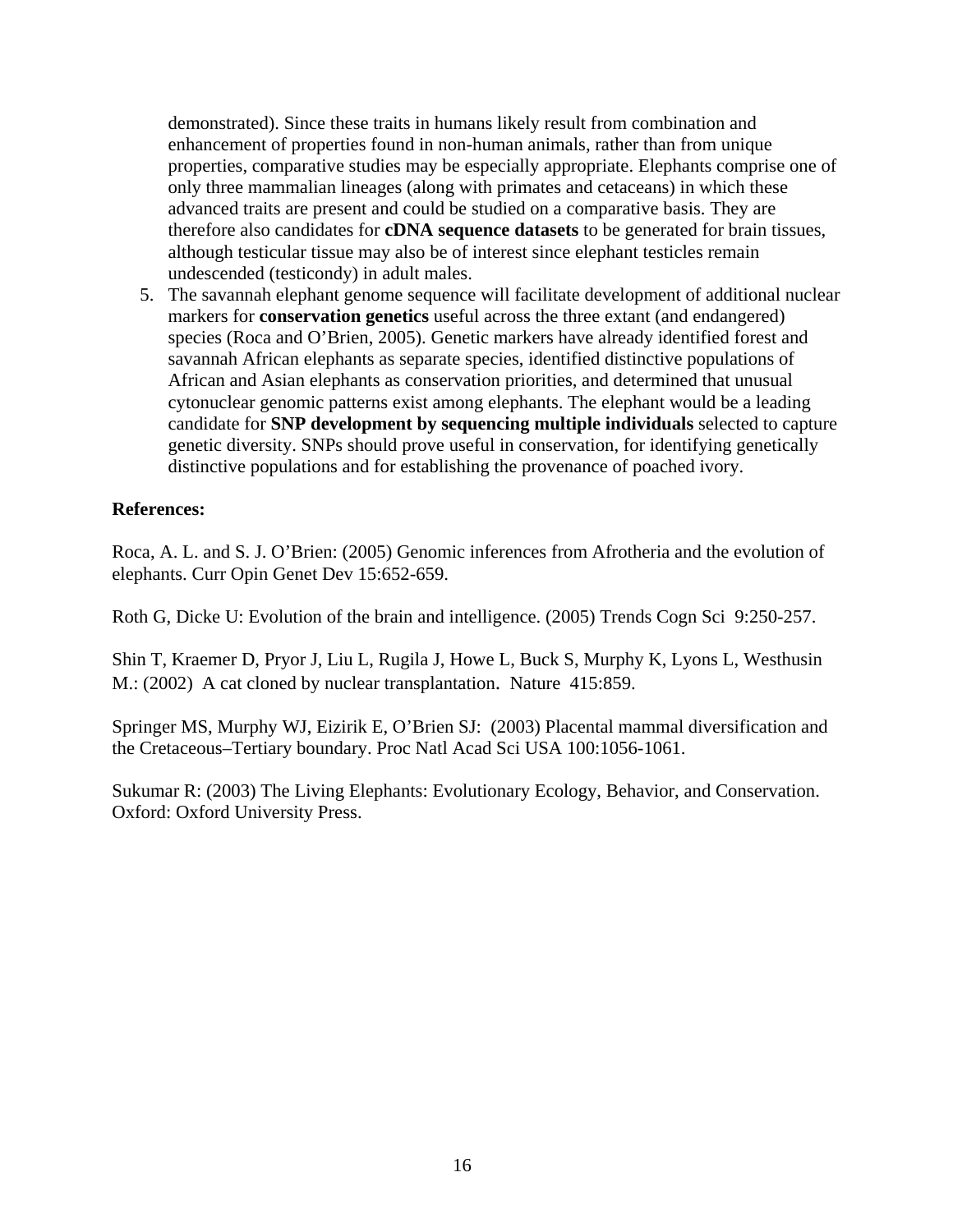

## **CORE Tree FIGURE 1**

Maximum likelihood phylogenetic tree of species recommended for whole genome sequence with limb lengths indicated in the Table. ( after Murphy et al 2001,a;b; Margulies et al 2005)